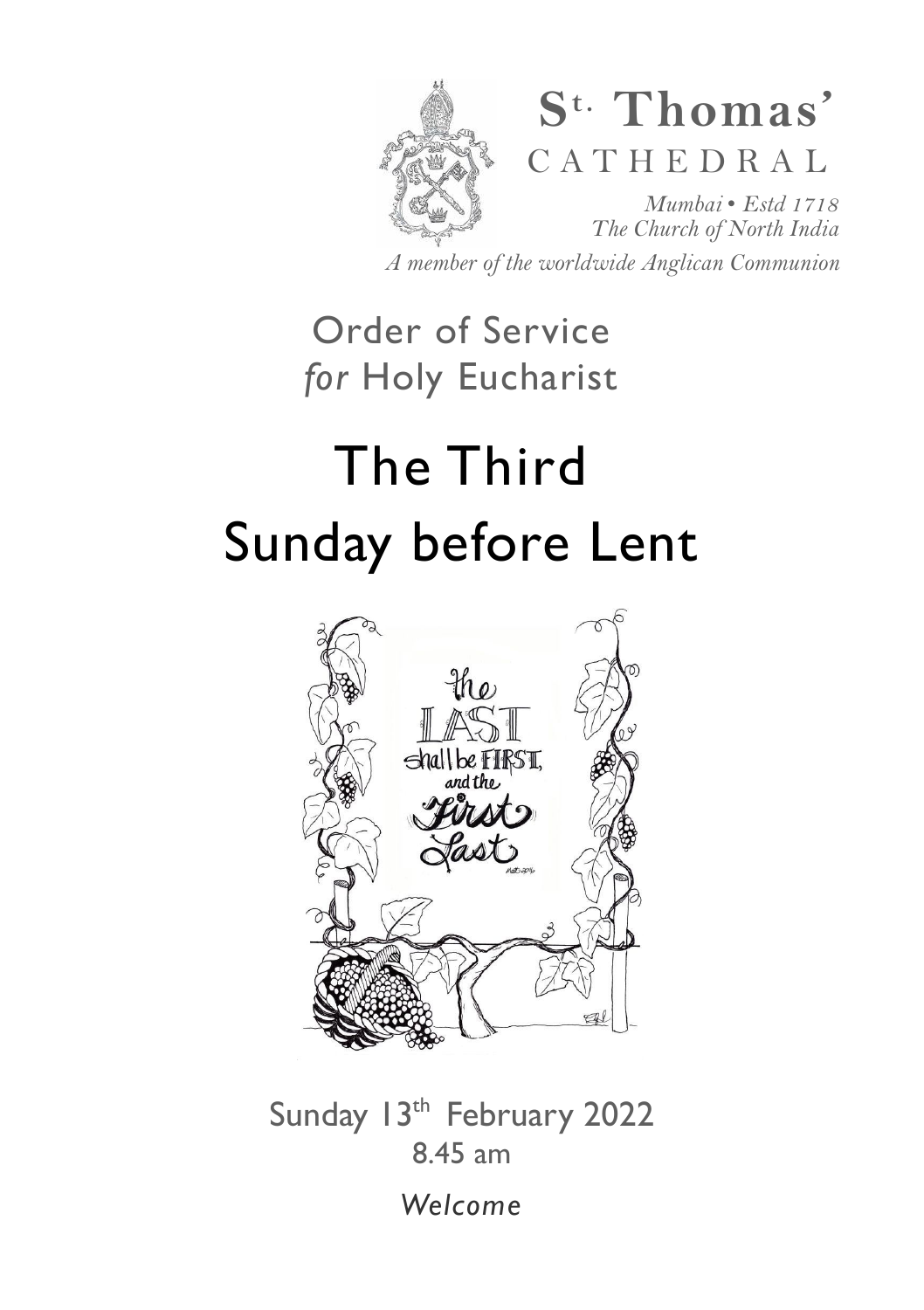#### *"The last will be first and the first will be last."*

Reflections on the Parable of the Workers in the Vineyard *Matthew 20* 

 The Gospel this morning is about the parable of the workers in the vineyard. In a very real sense this parable is about coveting. *We covet what God chooses to give to others*.

 The owner of the vineyard asks those who have worked longest and (presumably) hardest for him, *"Am I not allowed to do what I choose with what belongs to me? Or are you envious because I am generous?"* The point is that God's grace, mercy, and forgiveness are God's to give away as God sees fit. The parable of the labourers in the vineyard is about coveting, about our frustration with the grace of God as it applies not to us, but to others.

 The parable itself displays a reversal of expectations — *"the last will be first and the first will be last"*; this is not only the summary of the parable (20:16), but a critical aspect of New Testament theology.

 This element of the parable is taken up in the other Gospels and in Revelation; this scandalous reversal of expectation, of our sense of justice, and even of our hopes, is a central piece of the New Testament. Whoever wants to be first must be last, and servant of all (*Mark 9:35)*. And it is Jesus, who is first *and* last *(Revelation 1:17)*, who tells us that we need not fear; for in the one who is both first and last, the first and the last are brought together when we are called to lay down the burdens of our days and find our home with God.

The congregation is asked to join in all text printed in **bold**.

For your safety please respect others and give one another space. ▼ Please use face covering at all times during the service. ▼ Please use **hand sanitiser** on the way in and out. ▼ Contribute flowers in memory of loved ones and in thanksgiving.

Please take this order of service with you to reflect on the prayers and readings and as a reminder of your visit.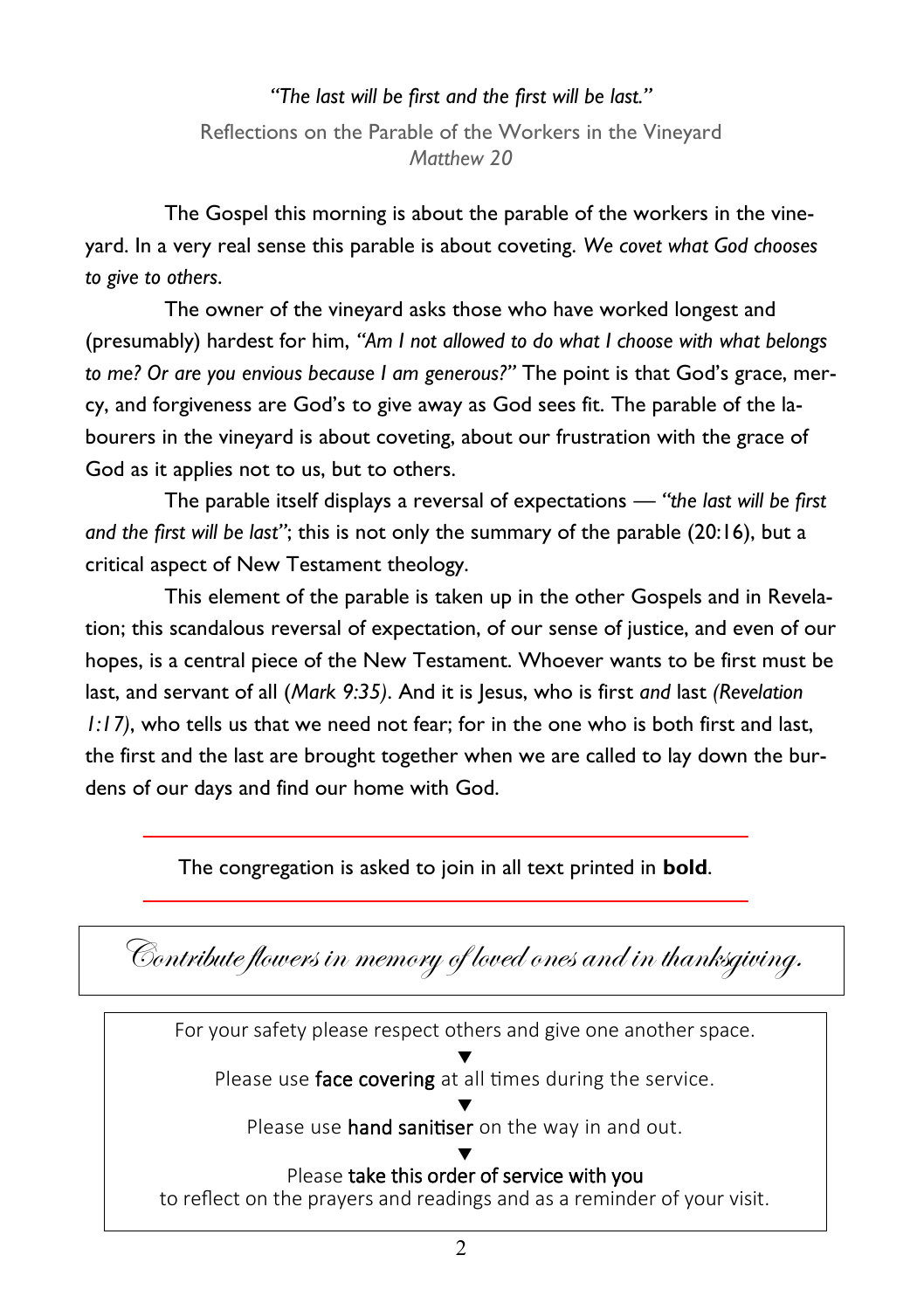### Order of Service

### The Gathering

#### "Beautiful Saviour" Lani Smith (1934 - 2015) *(based on a traditional Silesian melody.)*

### Voluntary

*All keep silence and prepare for worship.* 

Introit

*Sung by the cantors* 

Fairest Lord Jesus, ruler of all nature, O thou of God and man the Son! Thee will I cherish, Thee will I honour, Thou, my soul's glory, joy, and crown!

*Words: Gesangbuch*, Münster, 1677 *Tune:* CRUSADERS' HYMN

H.A. Hoffmann von Fallersieben's *Schlesische Volkslieder*, 1842

#### *All STAND*

### Opening Acclamation

*Led by the Presbyter from the West Door* 

| Presbyter | Come at dawn!                                                      |  |
|-----------|--------------------------------------------------------------------|--|
| All       | Come at noon!                                                      |  |
| Presbyter | Come late in the day!<br>Come to the vineyard,                     |  |
| All       | where the last and the first<br>harvest God's good fruit together. |  |
| Presbyter | Come!                                                              |  |

*All join in singing the hymn at the procession. Turn over.*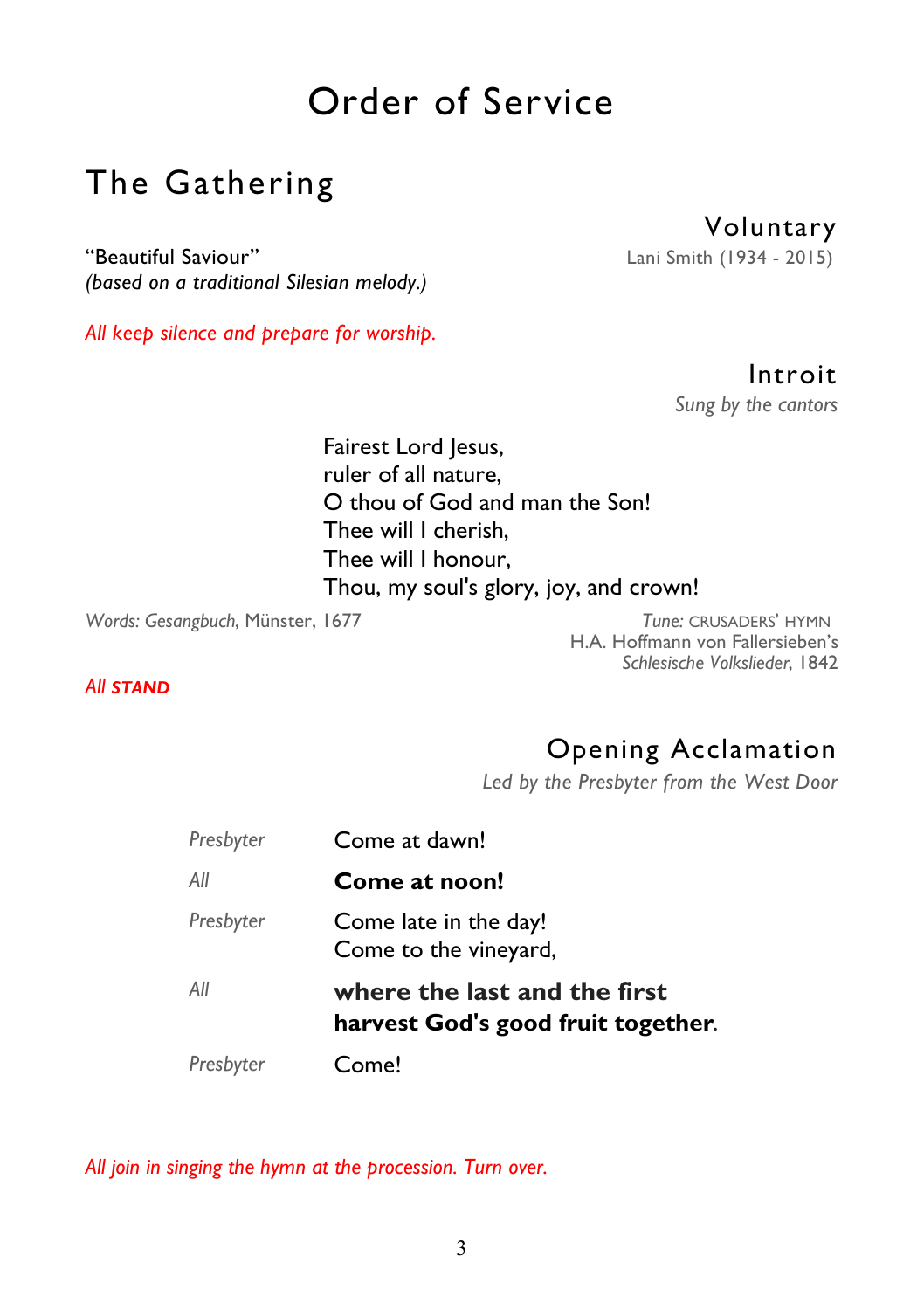**O worship the King all glorious above; O gratefully sing His power and His love; our shield and defender, the Ancient of Days, pavilioned in splendour and girded with praise.** 

- <sup>2</sup> **O tell of His might, O sing of His grace, whose robe is the light, whose canopy space; His chariots of wrath the deep thunder clouds form, and dark is His path on the wings of the storm.**
- <sup>3</sup>**The earth with its store of wonders untold, Almighty, Thy power hath founded of old; Hath stablished it fast by a changeless decree, and round it hath cast, like a mantle, the sea.**
- <sup>4</sup>**Thy bountiful care what tongue can recite? It breathes in the air, it shines in the light; it streams from the hills, it descends to the plain, and sweetly distills in the dew and the rain.**
- <sup>5</sup> **Frail children of dust and feeble as frail, in Thee do we trust, nor find Thee to fail; Thy mercies how tender, how firm to the end! our Maker, Defender, Redeemer, and Friend.**
- <sup>6</sup> **O measureless might, ineffable love, while angels delight to hymn Thee above, Thy humbler creation, though feeble their lays, with true adoration shall sing to Thy praise.**

*Words:* Based on Psalm 104 *Tune:* HANOVER

Robert Grant (1779 - 1838) William Croft (1678 - 1727)

*This hymn has a Bombay connection!* 

*Sir Robert Grant (after whom Grant Road and Grant Medical College are named) was Governor of Bombay from 1835 to 1838. He would have worshipped here at St Thomas's. Grant is buried in front of the altar in St Mary's Church, Pune.*

#### *Please be SEATED*

*Follow the readings and the Order of Service for the Lord's Supper in The Book of Common Prayer (refer page numbers)*.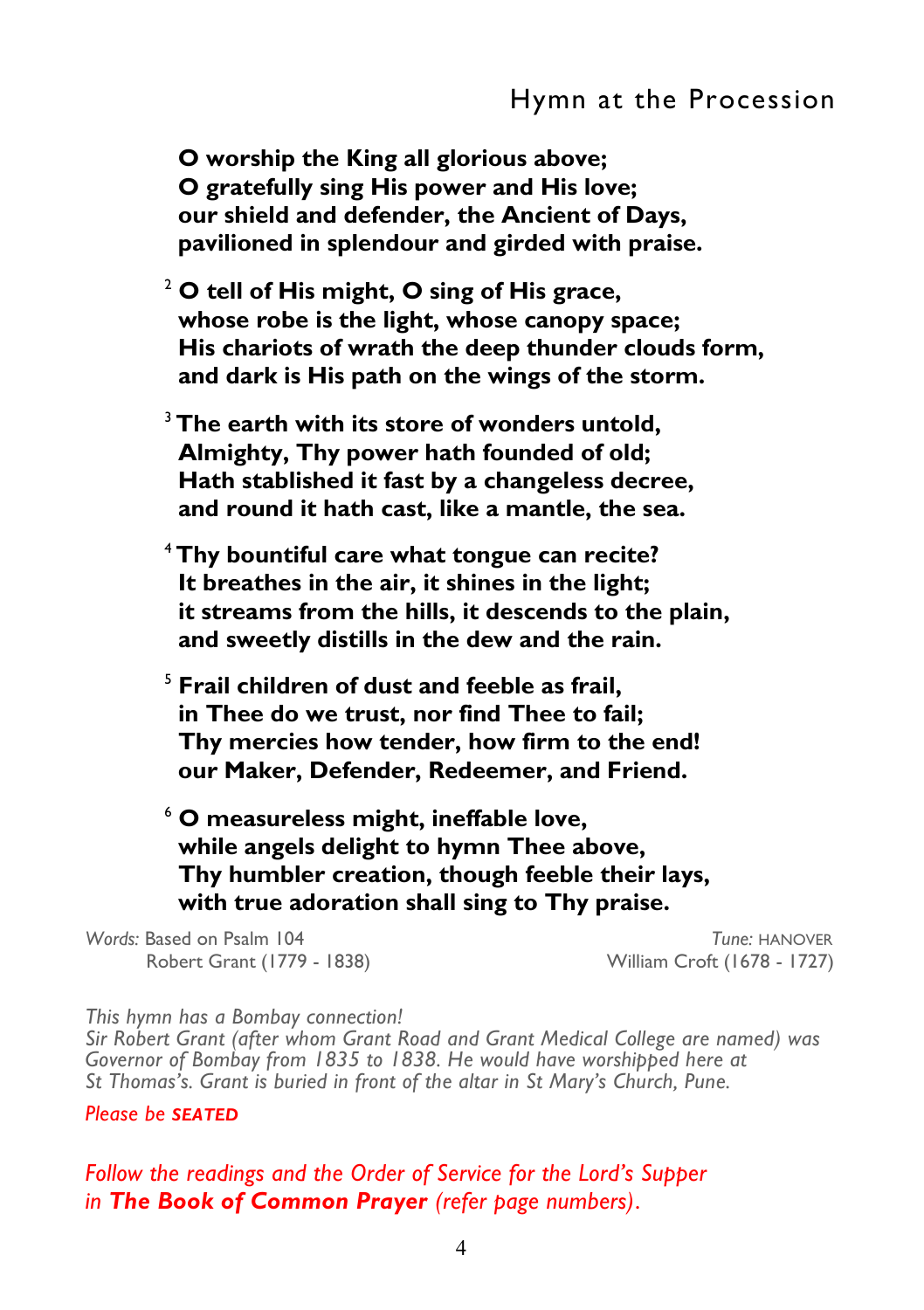*The Presbyter reads* **† The Collect for Purity †** *on page 350.* 

### The Liturgy of the Word

The Collect for the Day | *Page 438* 

*Read by the Presbyter* 

### Old Testament Reading | *Page 438*

A reading from the Book of Genesis chapter 1 verses 1 to 5.

*At the conclusion of the reading:*  This is the word of the Lord. *All* **Thanks be to God***.* 

### Psalm

*Sung by the cantors to a chant by Hayes* 

Psalm 30 verses 1 to 5, 13 ● *Exaltabo te, Domine* 

 I WILL magnify thee, O Lord, for thou hast set me up : and not made my foes to triumph over me.

- $2$  O Lord my God, I cried unto thee : and thou hast healed me.
- $3$  Thou, Lord, hast brought my soul out of hell : thou hast kept my life from them that go down to the pit.
- <sup>4</sup> Sing praises unto the Lord, O ye saints of his : and give thanks unto him for a remembrance of his holiness.
- $5$  For his wrath endureth but the twinkling of an eye, and in his pleasure is life : heaviness may endure for a night, but joy cometh in the morning.
- $13$  Therefore shall every good man sing of thy praise without ceasing : O my God, I will give thanks unto thee for ever.

*All STAND. Glory be to the Father, and to the Son, And to the Holy Ghost; As it was in the beginning, is now, and ever shall be: World without end. Amen.* 

*Please be SEATED.* 

### The Epistle | *Page 438*

A reading from the first letter of Paul to the Corinthians chapter 9 verses 24 to 27.

*At the conclusion of the reading:*  This is the word of the Lord. *All* **Thanks be to God***.*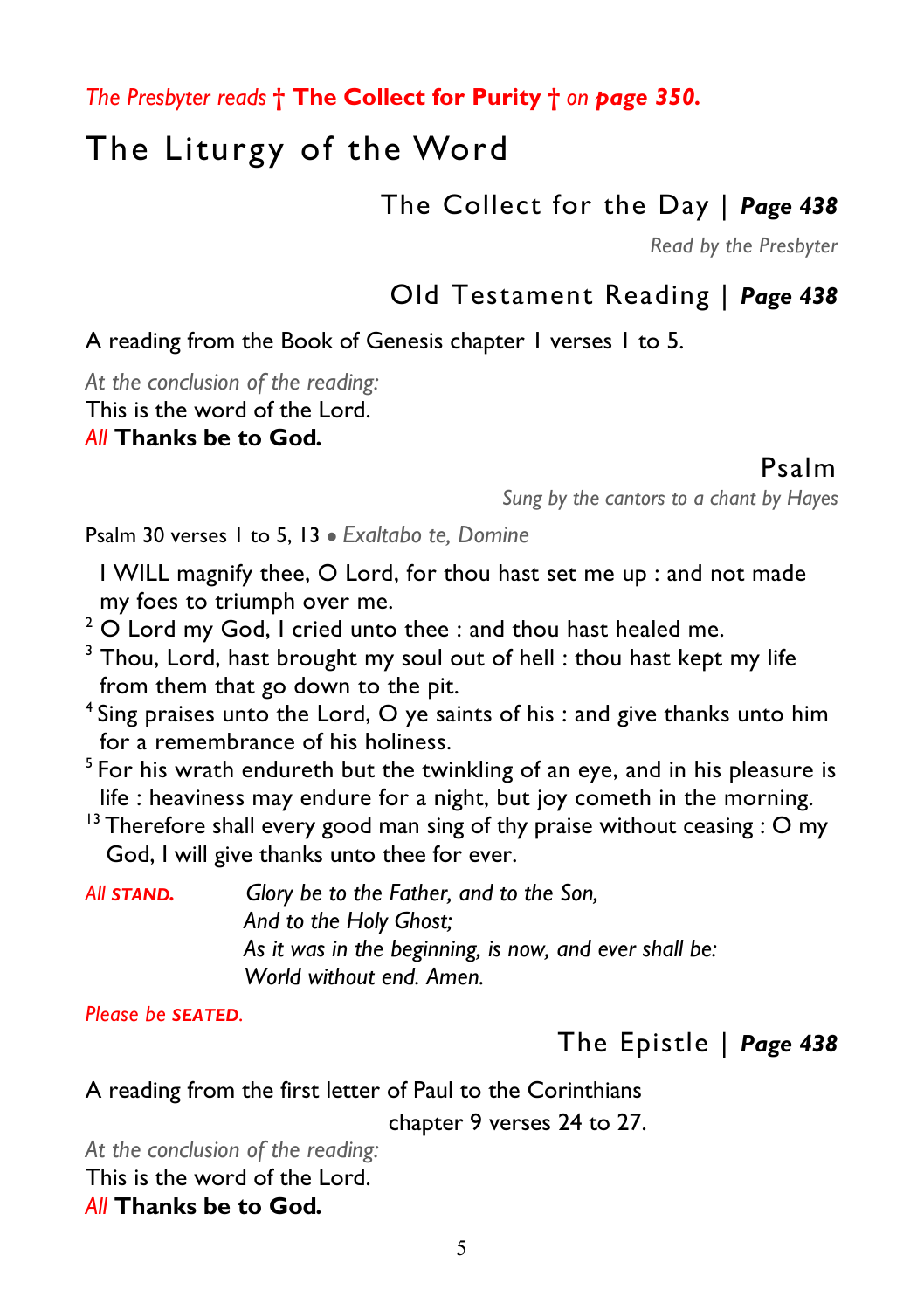Gradual Hymn

 **I have decided to follow Jesus; I have decided to follow Jesus; I have decided to follow Jesus; No turning back, no turning back.** 

- <sup>2</sup> **The world behind me, the cross before me; the world behind me, the cross before me; the world behind me, the cross before me; no turning back, no turning back.**
- <sup>3</sup> **My cross I'll carry, till I see Jesus; my cross I'll carry, till I see Jesus; my cross I'll carry, till I see Jesus; no turning back, no turning back.**
- 4  **Will you decide now to follow Jesus? Will you decide now to follow Jesus? Will you decide now to follow Jesus? No turning back, no turning back.**

*Words:* Attributed to Sadhu Sundar Singh (1839 - c. 1929) *Music:* Assamese folk tune *Remain STANDING for the Gospel.* 

### The Gospel of Christ

| ΑII | Alleluia.                                                            |              |
|-----|----------------------------------------------------------------------|--------------|
|     | "So the last will be first, and the first will be last." Jesus said. |              |
|     | "Whatsoever is right I will give you."<br>Alleluia.                  | (Matthew 20) |
|     | The Gospeller The Lord be with you                                   |              |
| ΑII | and also with you.                                                   |              |

Hear the Gospel of our Lord Jesus Christ according to St. Matthew chapter 20 verses 1 to 16.

#### *All* **Glory be to Thee, O Lord.**

*At the end of the Gospel:* 

*The Gospeller* This is the Gospel of Jesus Christ. *All* **Praise be to Thee, O Christ.**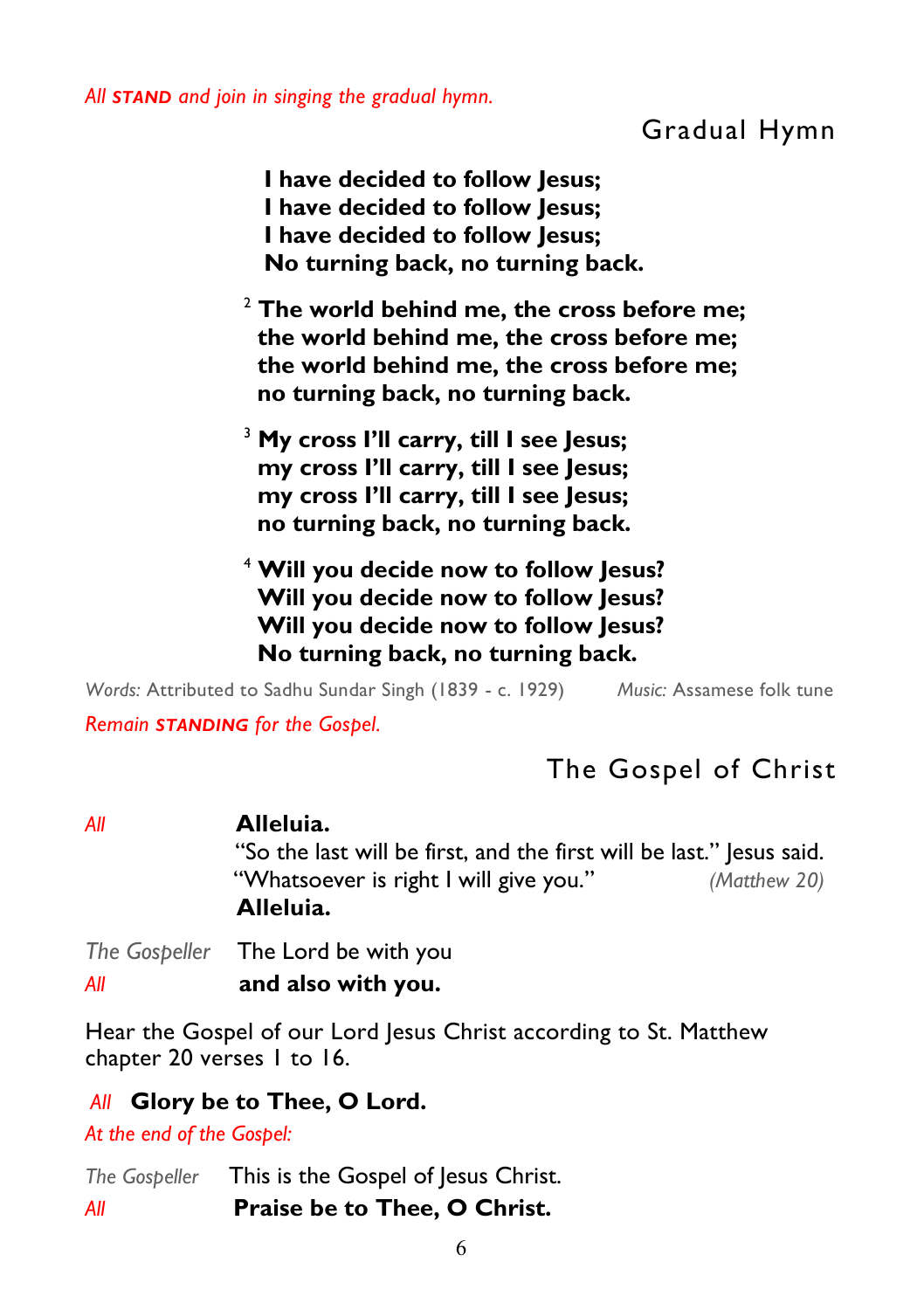*Remain STANDING for the Creed, all reciting together.* 

The Nicene Creed | *Page 354* 

*Please be SEATED.* 

Sermon

The Revd Avinash Rangayya

### Welcome and Announcements

*All STAND.* 

### The Liturgy of the Sacrament

*All STAND.*

### The Peace

*The Celebrant offers a greeting of peace.* 

We are all one in Christ Jesus. We belong to him through faith, heirs of the promise of the Spirit of peace. The peace of the Lord be always with you **and also with you.** 

Let us offer one another a sign of peace.

*While remaining in your place, share the sign of peace with a namaste with your neighbour.* 

### Preparation of the Table Hymn at the Offertory

*At this time an offering will be received for the ministries of the Cathedral. Thank you for your generosity. All join in singing the hymn.* 

> **There's a wideness in God's mercy, like the wideness of the sea. There's a kindness in God's justice, which is more than liberty. There is no place where earth's sorrows are more felt than up in heaven; there is no place where earth's failings have such gracious judgement given.** *Turn over.*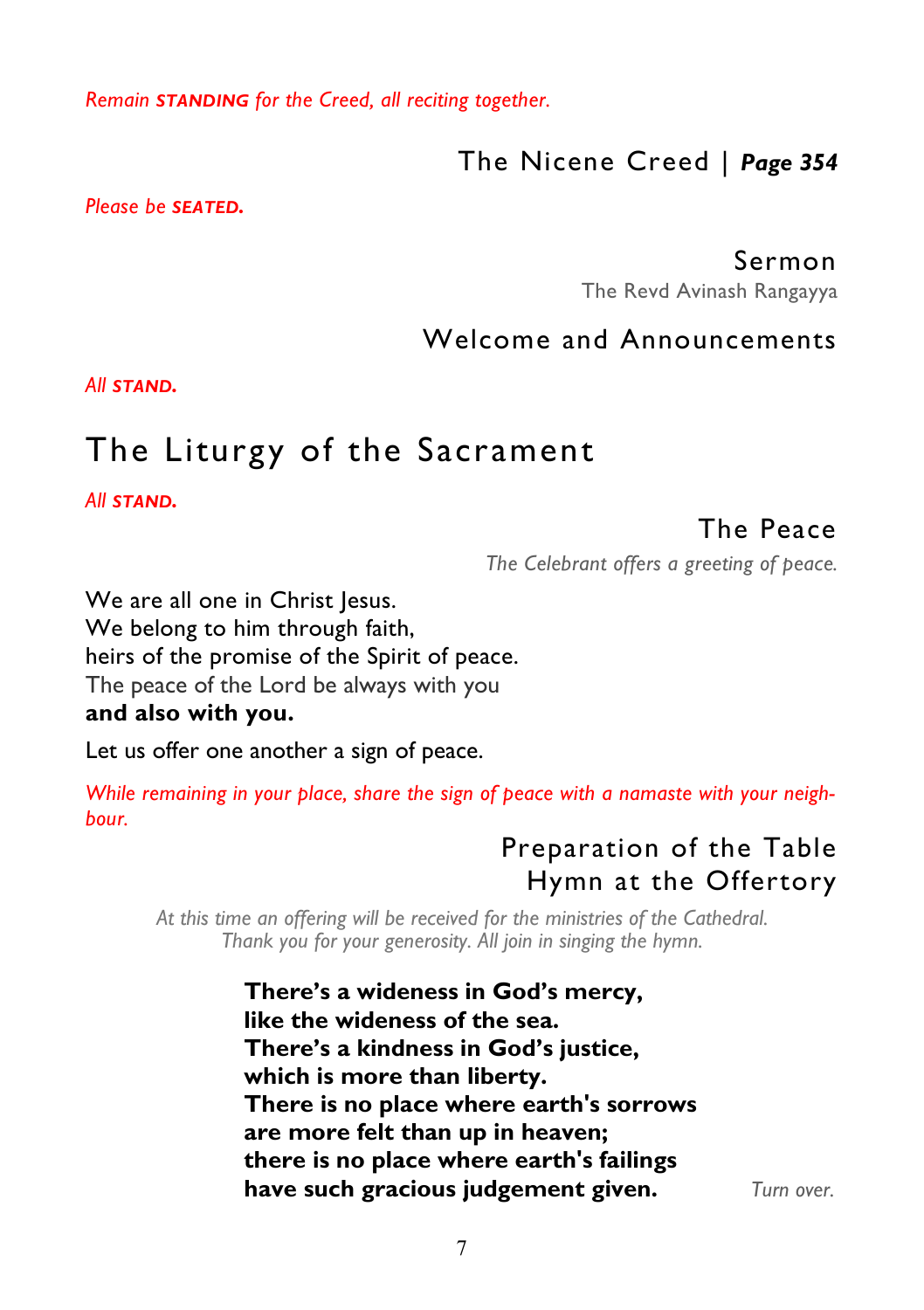<sup>2</sup>**For the love of God is broader than the measure of man's mind; and the heart of the Eternal is most wonderfully kind. But we make his love too narrow by false limits of our own; and we magnify his strictness with a zeal he will not own.** 

<sup>3</sup> **There is plentiful redemption in the blood that has been shed; there is joy for all the members in the sorrows of the Head. There is grace enough for thousands of new worlds as great as this; there is room for fresh creations in that upper home of bliss.** 

**If our love were but more simple, we should take him at his word; and our lives would be all gladness, in the joy of Christ our Lord.** 

*Words:* Frederick W. Faber (1814 - 1863) *Tune:* CORVEDALE

Maurice Bevan (1921 - 2006)

#### *All say*

*Please be SEATED*

### Offertory Prayer | *page 357*

#### The Prayers of the the People

That this day may be holy, good and joyful:

#### **we pray to you, O Lord.**

That we may offer to you our worship and our work:

#### **we pray to you, O Lord.**

That your Holy Spirit may inspire and guide all Church leaders; especially Prem Chand our Moderator, Dharmaraj the Moderator of the *Church of South I*ndia, Theodosius Mar Thoma the Metropolitan of the *Mar Thoma Church*, Prakash our Bishop, Avinash our Presbyter and Deacon Paul, that they may proclaim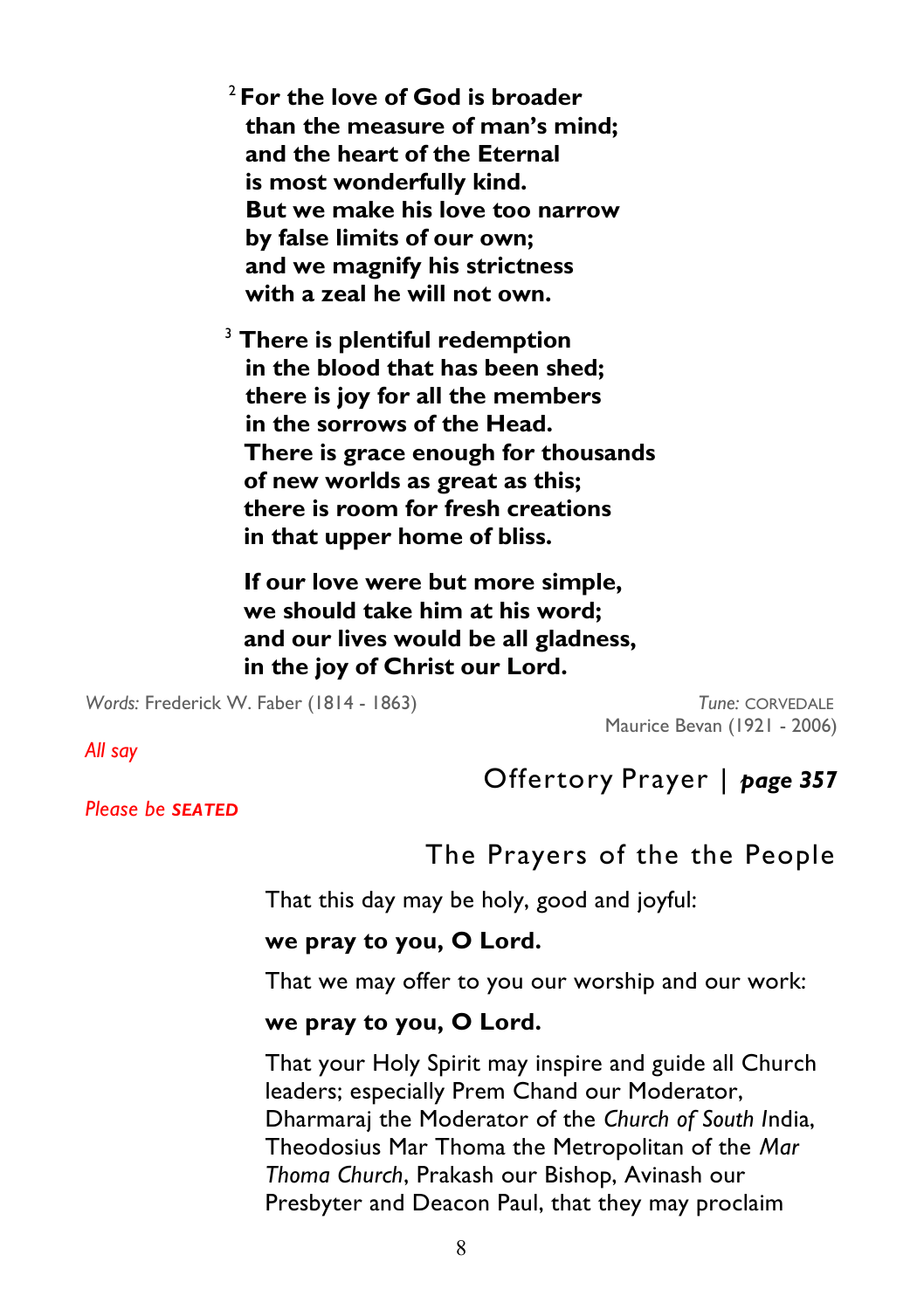your life-giving Word and rightly and duly administer your Holy Sacraments:

- *All* **we pray to you, O Lord.**
- *Intercessor* That we may strive for the well-being of all creation:
- *All* **we pray to you, O Lord.**
- *Intercessor* That in the pleasures and pains of life, we may know the love of Christ and be thankful:
- *All* **we pray to you, O Lord.**
- *Intercessor* That we may reach out in Christian fellowship to those who are unwell and lonely:
- *All* **we pray to you, O Lord.**
- *Intercessor* That we may be bound together by your Holy Spirit, in communion with all your saints, entrusting one another and all our life to Christ:
- *All* **we pray to you, O Lord.**
- *Intercessor* Let us commend ourselves, and all for whom we pray, to the mercy and protection of God:

#### *(Silence is kept.)*

- *All* **God of the last, God of the first, God of all those in between, hear these concerns as we seek your presence in our lives and in a world in need. Amen.**
	- The Preparation for Communion | *Page 361* 
		- The Consecration | *Page 363* 
			- The Communion | *Page 368*

*Communicants are requested to leave space on either side of them when they receive Communion.*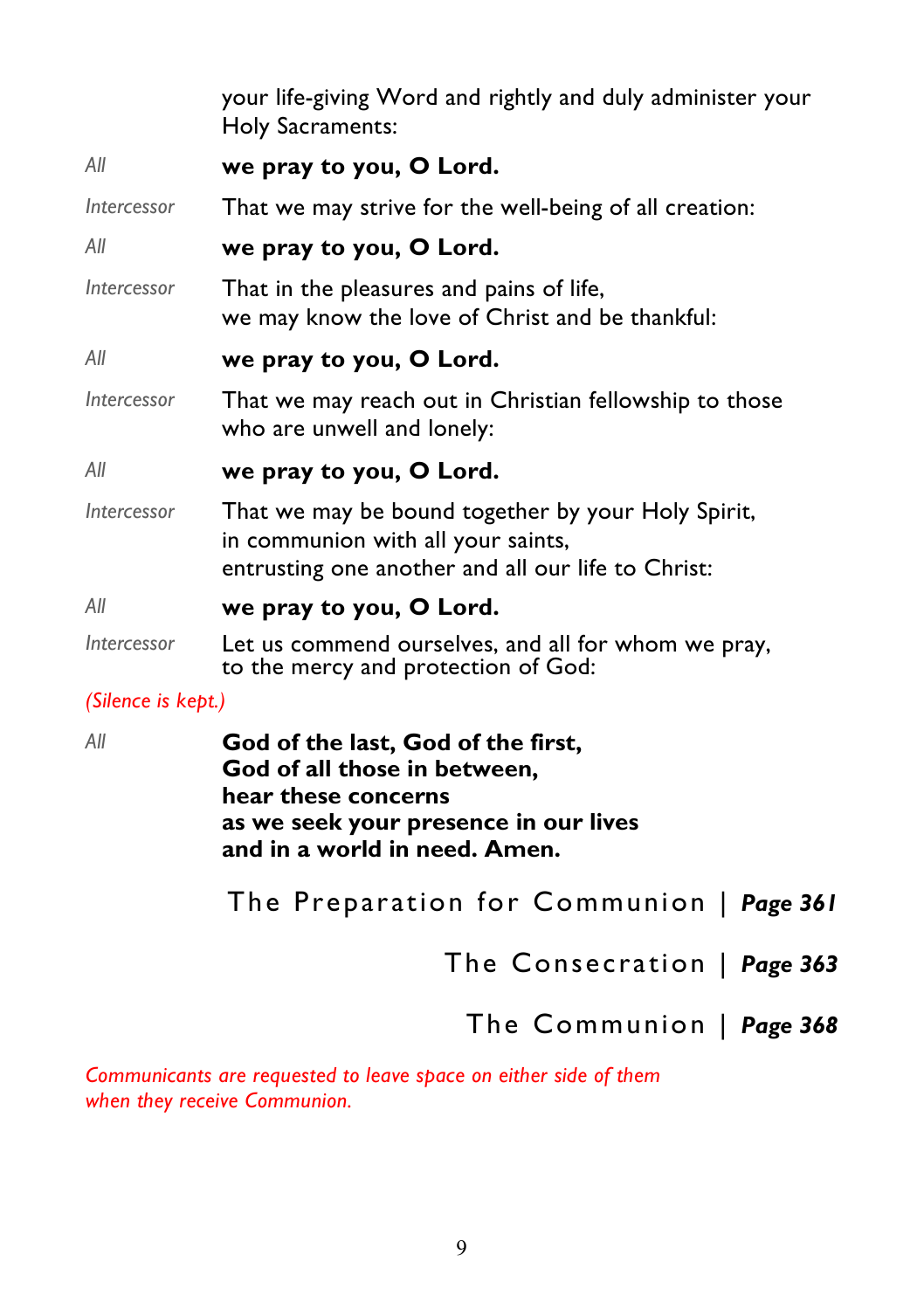### Hymn at the Communion

**Just as I am, without one plea, But that Thy blood was shed for me, And that Thou bidst me come to Thee, O Lamb of God, I come, I come.** 

<sup>2</sup> **Just as I am, though tossed about With many a conflict, many a doubt, Fightings within, and fears without, O Lamb of God, I come.** 

<sup>3</sup>**Just as I am, poor, wretched, blind; Sight, riches, healing of the mind, Yea, all I need in Thee to find, O Lamb of God, I come.** 

<sup>4</sup> **Just as I am, Thou wilt receive, Wilt welcome, pardon, cleanse, relieve; Because Thy promise I believe, O Lamb of God, I come.**

<sup>5</sup>**Just as I am, Thy love unknown Hath broken every barrier down; Now, to be Thine, yea, Thine alone, O Lamb of God, I come.** 

*Words:* Charlotte Elliot (1789 - 1871) *Tune:* WOODWORTH

William Bradbury (1816 - 1868)

#### *All STAND and say.*

### Post Communion Prayer

**Merciful Father, who gave Jesus Christ to be for us the bread of life, that those who come to him should never hunger: draw us to the Lord in faith and love, that we may eat and drink with him at his table in the Kingdom, where he is alive and reigns, now and for ever. Amen.**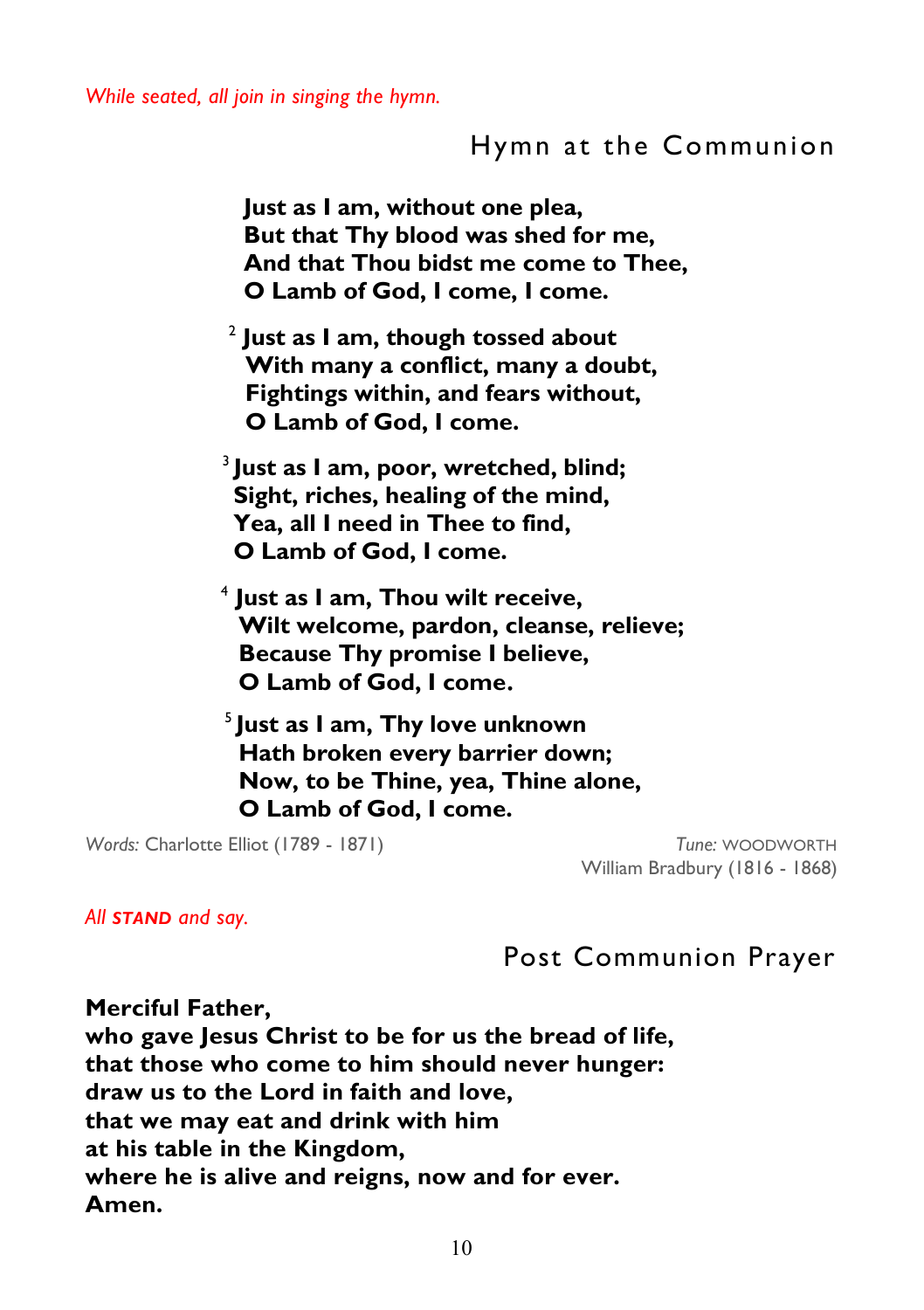### *All sing.* Gloria in Excelsis | *Page 371*

The Blessing

*The Presbyter* 

Go out from here as workers in God's upside-down Kingdom, where the last are first and the first are last, where needs are met in miraculous ways, and there is grace enough for all! And the blessing of God almighty, † the Father, the Son and the Holy Spirit, be among you and remain with you always. **Amen.** 

*All join in singing the hymn at the closing.* 

Hymn at the Closing

 *All things bright and beautiful, All creatures great and small, All things wise and wonderful: The Lord God made them all.*

<sup>2</sup>**Each little flower that opens, Each little bird that sings, He made their glowing colours, He made their tiny wings.** 

| $3$ The purple-headed mountains, | $4$ The cold wind in the winter, |
|----------------------------------|----------------------------------|
| The river running by,            | The pleasant summer sun,         |
| The sunset and the morning       | The ripe fruits in the garden,   |
| That brightens up the sky.       | He made them every one.          |

<sup>5</sup> **He gave us eyes to see them, And lips that we might tell How great is God Almighty, Who has made all things well.** 

*Words:* Cecil Frances Alexander (1818 - 95) *Tune:* ALL THINGS BRIGHT AND BEAUTIFUL

W.H. Monk (1823 - 89)